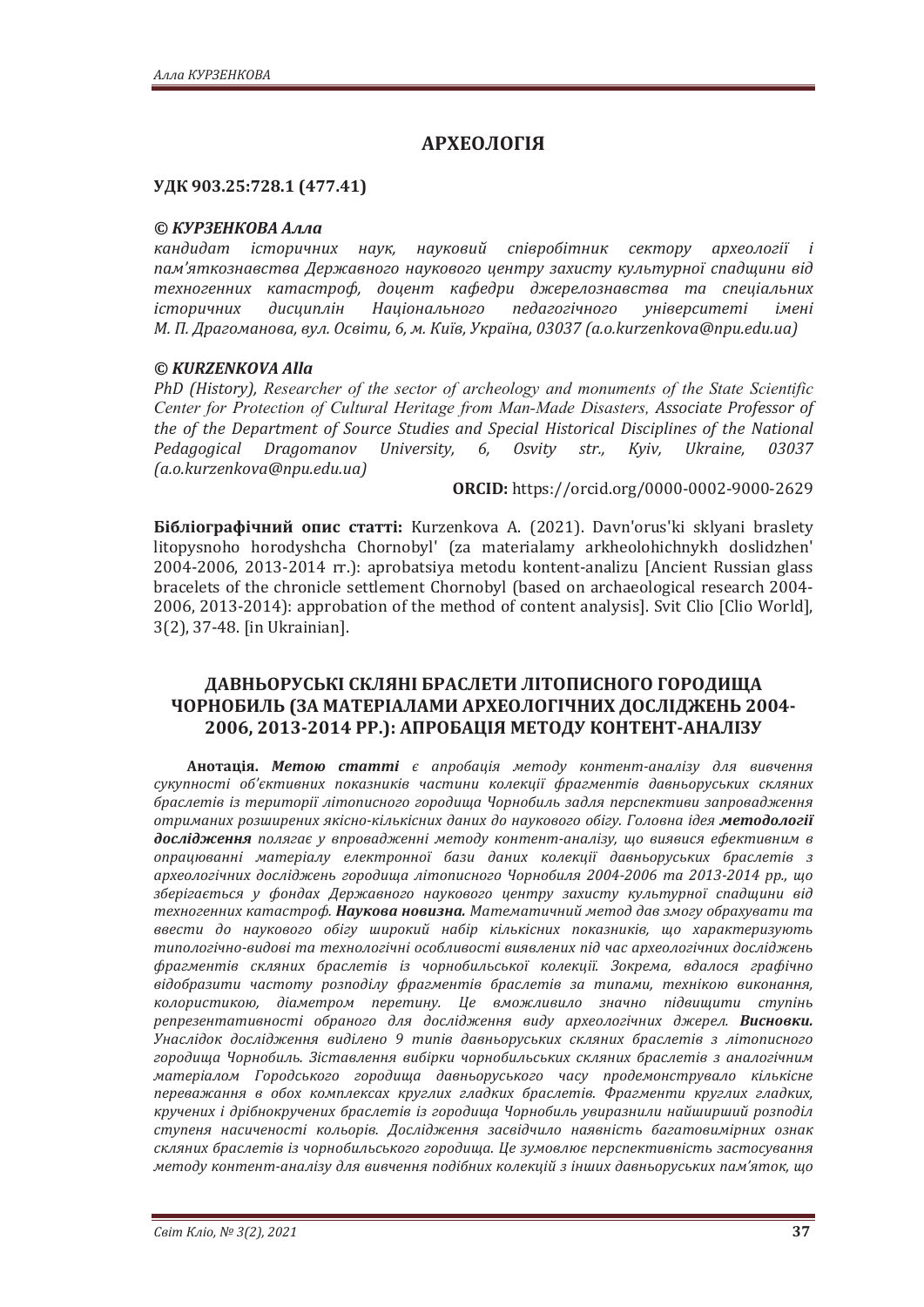дасть змогу виявити більше загальних тенденцій та закономірностей у поширенні скляних *˄˓˃˔ˎˈ˕˪˅ː˃˕ˈ˓ˋ˕ˑ˓˪˫ʢˍ˓˃˫ːˋ˅ˇ˃˅ː˟ˑ˓˖˔˟ˍˋˌ˚˃˔Ǥ*

Ключові слова: давньоруські скляні браслети, літописне городище Чорнобиль, логічні категорії, метод контент-аналізу.

## **ANCIENT RUS GLASS BRACELETS OF THE CHRONICLE SETTLEMENT CHORNOBYL (BASED ON ARCHAEOLOGICAL RESEARCH 2004-2006, 2013-2014): APPROBATION OF THE METHOD OF CONTENT ANALYSIS**

*Abstract. The aim of the article is the approbation of the method of content analysis for* research of part of collection of fragments of the Old Rus glass bracelets of the annalistic site of ancient settlement Chornobyl' with the perspective aim of introduction to scientific turnover of their extended qualitatively-quantitative analysis. Research methodology. Introduction of a method of analysis of content became the main idea of research methodology, that appear effective in working of material of the created electronic database of collection of the Old Rus bracelets of funds of DNTSZKSTK on results of archaeological excavations of the annalistic Old Rus site of ancient *settlement Chornobyl' (2004 - 2006, 2013 - 2014). Scientific novelty. Application of mathematical* method allowed to enter to scientific turnover the quantitative analysis of descriptions of part of *fragments of Chornobyl' collection is extended. It was succeeded graphicly to represent the frequency* of distribution of fragments of glass bracelets after types, the technique of execution, correlation of *their degree of chromaticity, a diameter of crossing. All it allowed to define a quantitative index and the degree of representativeness of the archaeological source. Conclusions. In the process of research, <i>9* types of ancient Rus glass bracelets from the chronicle settlement of Chernobyl were identified. Comparison of the sample of Chernobyl glass bracelets with similar material of the Gorodskoe settlement of ancient times showed a quantitative predominance in both complexes of round smooth bracelets. Fragments of round smooth, twisted and finely twisted bracelets from the Chernobyl settlement showed the widest distribution of the degree of colour saturation. The study showed the presence of multidimensional features of glass bracelets from the Chernobyl settlement. This makes it promising to use the method of content analysis to study similar collections from other ancient Russian monuments, which will reveal more general trends and patterns in the distribution of glass **bracelets** in Ukraine in ancient times.

**Keywords:** Chernobyl chronicle settlement, the Old Rus glass bracelets, method of content *analysis*, *logical* categories.

Постановка проблеми. Вивчення давньоруського літописного городища Чорнобиль є своєрідним унікальним досвідом українських археологічних лослілжень, що актуальний не лише в контексті повної реконструкції історії Русі. але й з огляду на окреслення маркерів загальної картини важливого періоду icторичного минулого регіону, потерпілого від найбільшої техногенної катастрофи XX ст.

Пам'ятка археології – давньоруське городище Чорнобиль розташоване на високому мисі корінної тераси правого берегу р. Прип'ять на висоті близько 40-50 м над рівнем води [6, с. 8]. Першу згадку про існування міста Чорнобиль подибуємо в Іпатіївському літописі. Під 1193 р. літопис повідомляє,що князь Вишгородський і Туровський Ростислав (1180-1195), син великого князя Київського Рюрика, «[...] ѣха с лововъ ѿ Чернобъіла в Торцькъіи[...]» (поїхав з ловів від Чорнобиля в Торчський) [9, ст. 677].

Не вдаючись у деталі історії археологічних досліджень літописного Чорнобиля, оскільки цей аспект ґрунтовно освітлювався в працях завідувача сектору археології та пам'яткознавства Державного наукового центру захисту культурної спадщини від техногенних катастроф (далі ДНЦЗКСТК) С. Переверзєва [8, с. 85-92], зазначимо, що сучасні планомірні археологічні обстеження в зоні відчуження було розпочато 2003 р. експедицією Інституту археології НАН України під керівництвом кандидата історичних наук В. Манька за договором із Міністерством надзвичайних ситуацій  $(MHC)$  України № 10/4-96. Восени цього ж року В. Манько визначив місце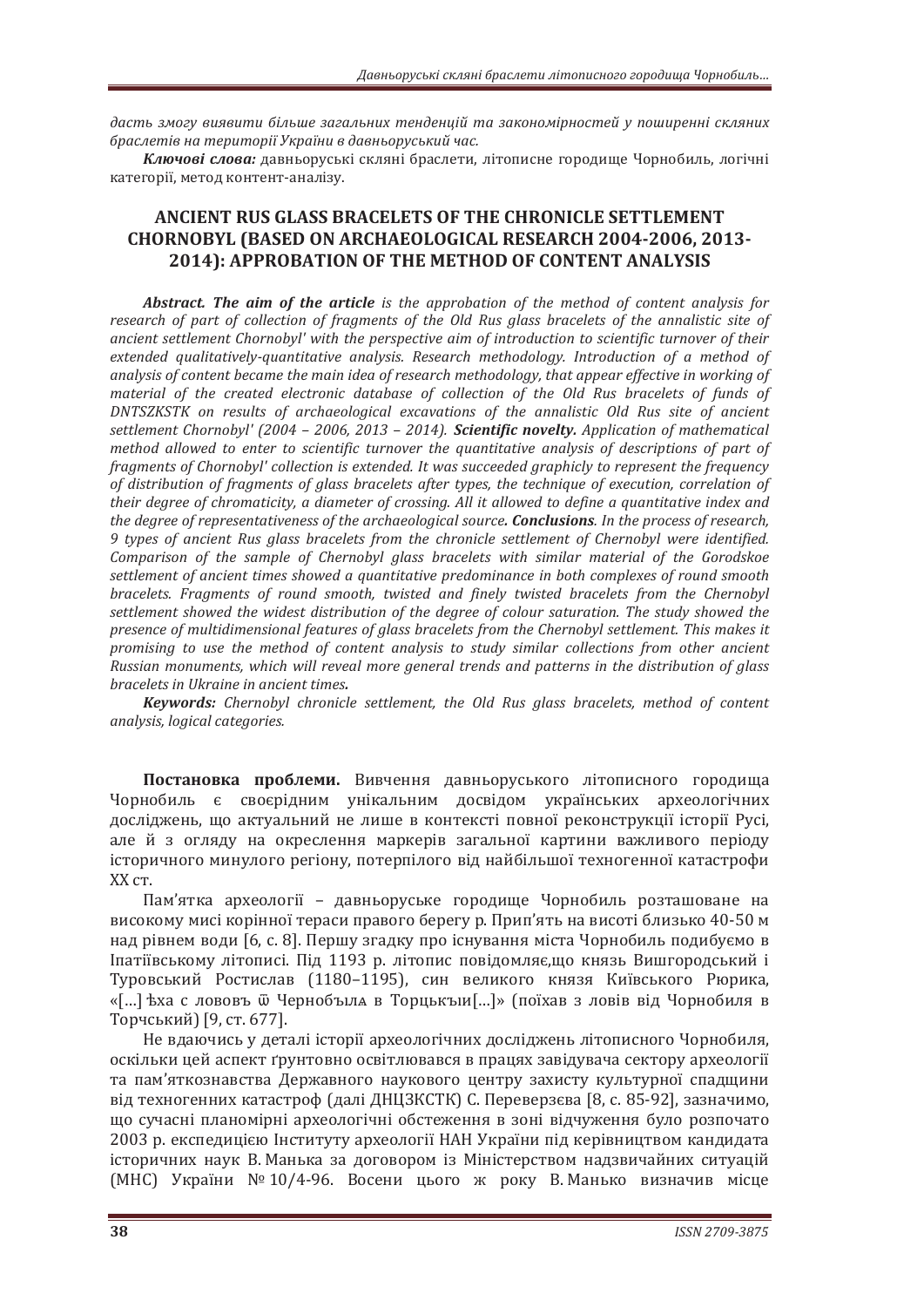локалізації середньовічного Чорнобиля [5]. Від 2004 р. й донині організація та проведення археологічних досліджень пам'ятки здійснюється ДНЦЗКСТК.

Дослідження морфологічних ознак і технологічних характеристик скляних давньоруських виробів, зокрема браслетів, не є чимось новим в історичній науці та давньоруській археології [1; 2; 3]. Поза тим, сучасний рівень розвитку вітчизняної археології засвідчує потребу узагальнення та аналізу даних значного масиву джерел, нагромаджених за десятиліття археологічних досліджень, вимагає від дослідників не лише поглиблення, уточнення чи коригування вже сформованих загальних уявлень і даних про типо-видові групи такого масового археологічного джерела як давньоруські скляні браслети. Є потреба в узагальненні та розширеному математичному аналізі якісних і кількісних показників за групою ознак цих предметів давньоруського побуту. На думку авторки, це дасть змогу виявити більше загальних тенденцій та закономірностей у поширенні скляних браслетів на території Південної Русі.

Окреслені вище міркування стали вихідними в нашій спробі апробувати математичні методи для дослідження частини чорнобильської археологічної колекції з перспективою застосування методу контент-аналізу для вивчення повного масиву колекцій давньоруських скляних браслетів та їхніх фрагментів, відомих археологам з інших пам'яток давньоруського часу на території України.

Головною ідеєю дослідження стало впровадження методу контент-аналізу як дієвого інструменту вивчення частини фрагментів давньоруських скляних браслетів. На думку авторки, метод довів свою ефективність під час аналізу матеріалу електронної бази даних колекції цих предметів, зібраної за результатами археологічних досліджень літописного давньоруського городища Чорнобиль 2004-2006 та 2013-2014 рр., що зберігається у фондах ДНЦЗКСТК. Доцільність застосування методу контент-аналізу, зокрема, зумовлена й наявністю великого за обсягом несистематизованого матеріалу, представленого фрагментами (565 одиниць) скляних браслетів XII-XIII ст.

Певне методологічне значення як для створення електронної бази даних колекції давньоруських браслетів у фондах ДНЦЗКСТК, так і для математичностатистичного аналізу їх та графічного оформлення цих результатів мають класичні в цій проблематиці праці російських радянських дослідниць М. Полубояринової [10] та Ю. Щапової [12; 13]. Головним джерелом первинної інформації про виявлені на городищі Чорнобиль фрагменти скляних браслетів стали наукові звіти археологічних досліджень 2004-2006 та 2013-2014 рр., які проводили на пам'ятці наукові співробітники сектору археології та пам'яткознавства ДНЦЗКСТК [6].

Дослідження, результати якого репрезентовано нижче, було проведено у два етапи [7]. На першому з них за допомогою методу групування та комплексного аналізу виділено в логічні категорії (тип, ступінь насиченості кольору, прозорість, діаметр перетину, техніка виконання, стан збереження, місце скріплення) характерні зовнішні ознаки фрагментів давньоруських браслетів з літописного городища Чорнобиль. Другий етап дослідження містить математико-статистичний аналіз масового археологічного матеріалу (визначення розмаху варіацій зовнішніх ознак фрагментів браслетів). Точне обчислення показало, що обране нами для дослідження речове археологічне джерело стало вимірним, а його основні кількісні показники можна фіксувати у графічній формі.

Базою для дослідження стала археологічна колекція фрагментів давньоруських скляних браслетів XII-XIII ст. із фондів ДНЦЗКСТК. Загальна кількість таких фрагментів, виявлених археологами під час польових досліджень 2004-2006 та 2013-2014 рр., становить 627 одиниць. Із них 64 фрагменти (9,8%) мають незадовільний стан збереження, тому їх не аналізували. Зокрема, 4 (круглі гладкі – 2 од.; кручені – 2 од.) примірники мають термічне пошкодження, 2 (круглий гладкий – 1 од.; кручений - 1 од) - вкриті патиною і 56 (круглі гладкі - 31 од.; дрібнокручені -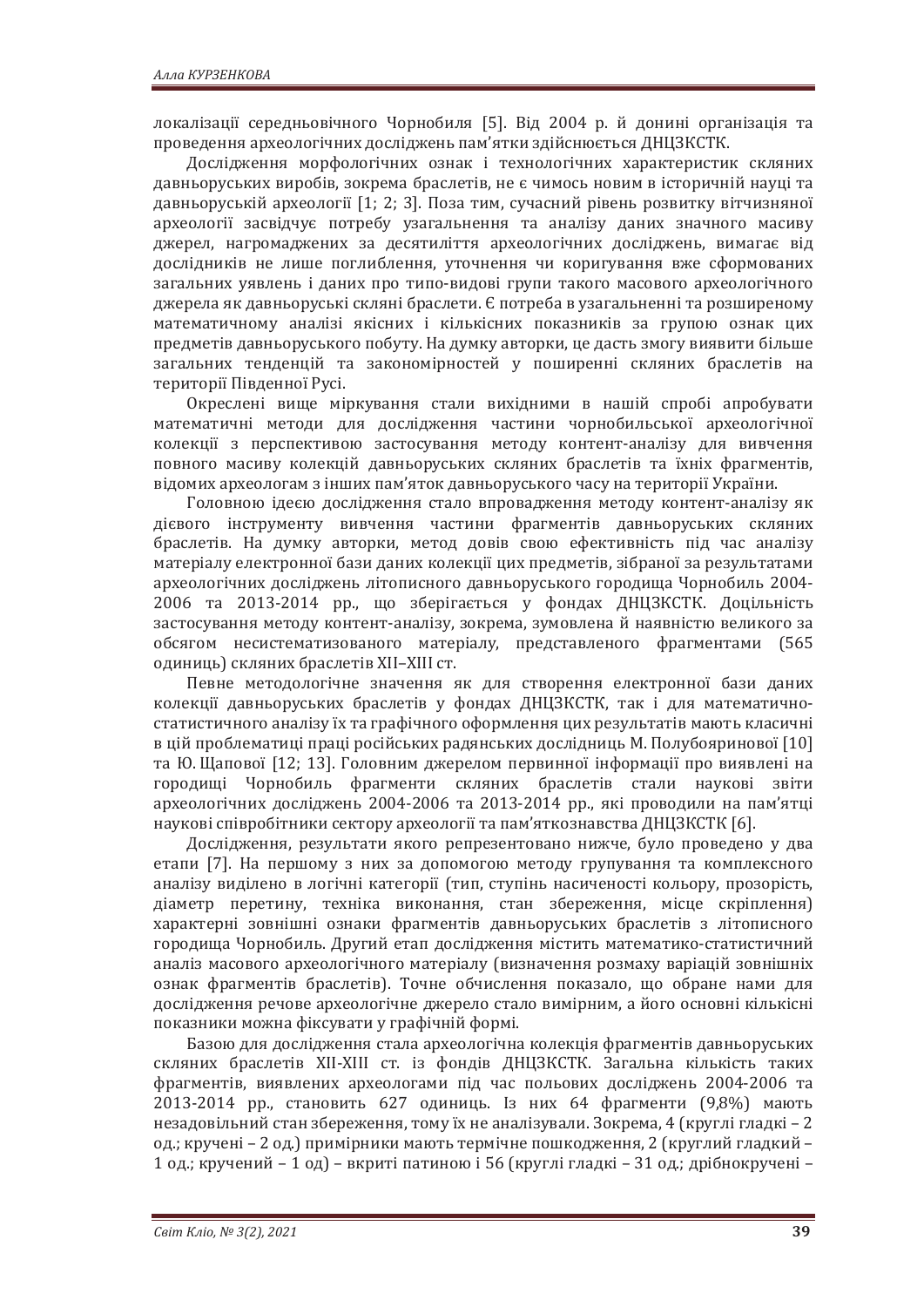10 од.; кручені - 9 од..; пласкоопуклі - 6 од.) не потрапили у вибірку через малі розміри фрагментів (менше 20 мм.).

Наразі для дослідження було відібрано 565 фрагментів браслетів (90.2%), що мають достатній розмір, стан збереження яких дає можливість визначити тип, ступінь насиченості кольору, прозорість скла, техніку виконання, місце скріплення. Ці дані ми розподіляли шляхом зображення сукупності розрізнених показників у зручній для сприйняття формі, репрезентованій у статті в стислому графічному вигляді.

**Мета і завлання лослілження** полягають в апробації математикостатистичного методу контент-аналізу для вивчення сукупності об'єктивних показників частини археологічної колекції фрагментів давньоруських скляних браслетів з території літописного городища Чорнобиль задля перспективи запровадження отриманих розширених якісно-кількісних даних до наукового обігу.

Виклад основного матеріалу дослідження. Побутування скляних браслетів на території літописного давньоруського городища Чорнобиль окреслене широким періодом від початку XII до кінця XIII ст. Проаналізовані 565 уламків давньоруських скляних браслетів розрізняються не лише морфологічно, але й за технологією виробництва. Браслети виготовляли з відрізка скляного прута або палички різного перетину та після надання виробові відповідної форми скріплювали: або шляхом зварювання, або ж накладанням кінців браслету один на один [12, с. 105]. Зазначимо, що використання методів просіювання та промивання ґрунту культурного шару, попри те що значно збільшує кількість виявлених знахідок, усе ж ускладнює зіставлення сумарної кількості браслетів відносно площі розкопу літописного городища Чорнобиль з аналогічним показником інших археологічних комплексів.

За роки археологічного дослідження літописного городища Чорнобиль було виділено 9 типів давньоруських скляних браслетів, які розподіляємо так: круглі гладкі (52%), дрібнокручені (14,5%), кручені (13,5%), круглі гладкі перевиті (11,5%), кручені перевиті (3%), пласко-опуклі (2,5%), дрібнокручені перевиті (2%), кручені зі спіраллю всередині (0,5%), подвійні з круглих гладких поєднаних джгутів  $(0,5\%)$  [Див.: діагр. 1.2].

Більшість опублікованих колекцій давньоруських скляних браслетів нині не мають кількісного розподілу за типами виробів. Зазвичай перераховують лише виявлені типи браслетів. Отже, опублікована та придатна для порівняння вітчизняна джерельна база давньоруських скляних браслетів є незначною. Зокрема, фрагменти скляних браслетів із Чорнобиля можемо порівняти з комплексами археологічних пам'яток, виявлених поблизу Городського Коростишівського району Житомирської області [4, с. 104-109] та на території Меджибізької фортеці [11, c. 226-229].

Дані порівняльного аналізу засвідчили, що на Городському городищі найбільше виявлено круглих гладких (64,1%) та кручених (23,7%) браслетів. Натомість круглі гладкі перевиті  $(0.3\%)$ , кручені перевиті  $(0.3\%)$ , дрібнокручені перевиті  $(0.2\%)$ . подвійні з круглих гладких поєднаних джгутів (0,1%) трапляються тут досить рідко. На території Меджибізької фортеці найбільше знайдено кручених (30%), круглих гладких (21,7%) і дрібнокручених (18,5%) скляних браслетів. Кручених перевитих, пласко-опуклих, кручених зі спіраллю всередині та подвійних із круглих гладких поєднаних джгутів не виявлено. Водночас на двох названих пам'ятках трапляються типи браслетів, що не мають аналогії в чорнобильській колекції: трикутні  $(Me_{\text{X}}$ и́еджибізька фортеця – 4,5%) та рифлені (Меджибізька фортеця – 5% і Городське  $1.1\%$ ).

Порівняльний аналіз засвідчив, що кожна колекція має свої особливості кількісного і типологічного розподілу, спільною ознакою є перевага круглих гладких браслетів у Городській та Чорнобильській колекціях, що пояснюється простотою виготовлення прикрас цього типу [4, с. 105]. Проте для виокремлення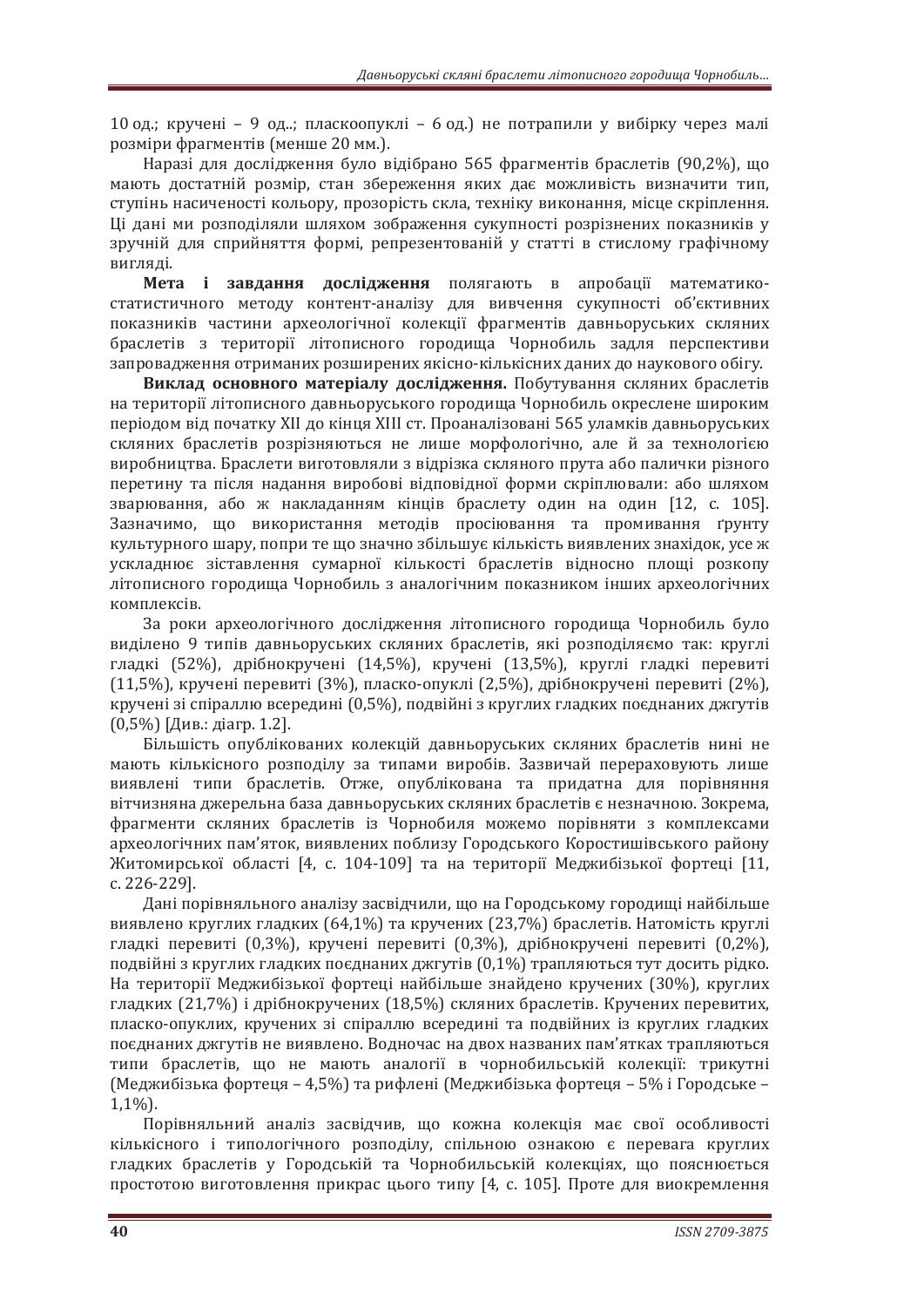певних тенденцій та формулювання обґрунтованих висновків порівняльного аналізу потребує значно більша кількість пам'яток.

За кольоровою гамою досліджувані фрагменти браслетів з літописного городища Чорнобиль можна переділити на одинадцять груп, що збігається з класифікацією Ю.Л. Щапової [12, с. 106]. Проте незначна кількість опублікованих матеріалів щодо кількісного аналізу колористики скляних браслетів не дає змоги повною мірою визначити тенденції співвідношення типів і кольорів чорнобильської колекції з іншими подібними комплексами, виявленими на території України.

**Діаграма 1.1.** Частота розподілу фрагментів давньоруських скляних браслетів з археологічних пам'яток за типами.



Найчисленнішою є група браслетів із Чорнобиля: зелені, що складають 14% аналізованої колекції, потім чорні - 12,5%, коричневі - 12%, фіолетові - 11%,  $\overline{6}$ ірюзові – 11%, темно-зелені – 10,5%, сині – 8,5%, жовті – 8,5%, брунатні – 6%, оливкові - 3,5%, світло-зелені - 2,5%. Зазначимо, що синє, коричневе й темнофіолетове скло містить багато окису марганцю. Ця хімічна домішка в одних випадках забарвлювала скляну масу, а в інших (наприклад, скло синього кольору) знебарвлювала її. Для отримання скла певного кольору як барвник використовували такі хімічні елементи: оксид кобальту  $(C_{03}O_4)$  – для синього, оксид заліза  $(Fe_2O_3)$  – для коричневого, оксид міді  $(Cu_2O)$  – для зеленого, оксиди марганцю (MnO<sub>2</sub>) та кобальту – для чорного кольорів. Браслети світло-бірюзового, світлозеленого, оливкового забарвлення визначають як професійний брак або ж, навпаки, як віртуозне володіння температурою і режимом скловаріння [12, с. 106].

Браслети візантійського виробництва, що побутували на території Русі в XIпершій половині XIII ст., на думку Ю. Щапової виготовляли зі світло-синього, яскраво-синього чи насиченого темного синьо-фіолетового прозорого скла [12, с. 106]. Якщо пристати до цієї думки, то серед фрагментів браслетів чорнобильської колекції можна, звісно ж, досить умовно виокремити вироби синього кольору візантійського походження: круглі гладкі (23 фрагменти), пласко-опуклі (3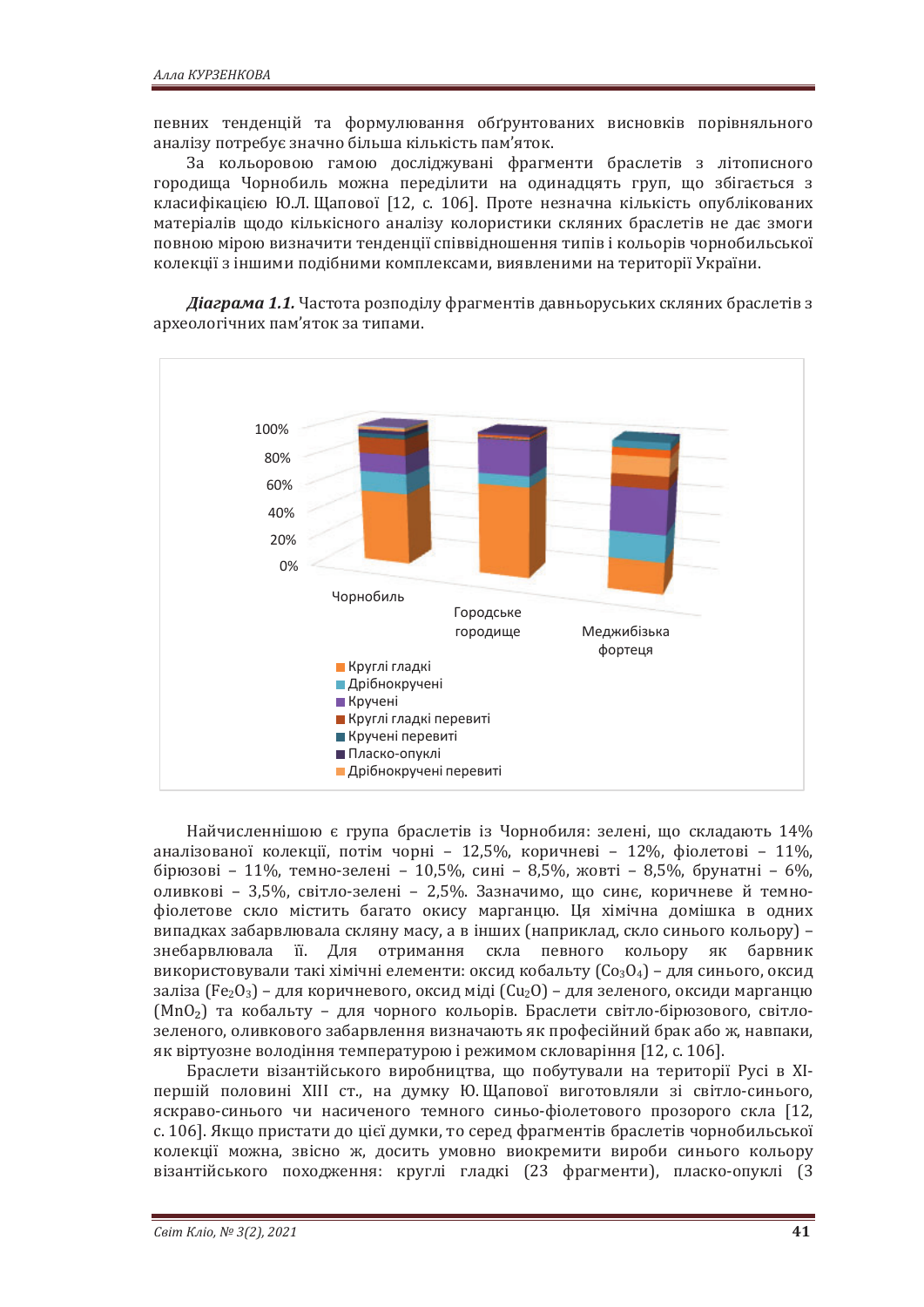фрагменти), круглі гладкі перевиті (5 фрагментів), кручені перевиті (1 фрагмент), дрібнокручені перевиті (1 фрагмент). Таких виробів, за нашими підрахунками, близько 5% від загальної кількості досліджуваного матеріалу. Проте підрахунки, а отже, і виявлений відсоток фрагментів «візантійських» скляних браслетів є, вочевидь, умовними, а реальна кількість їх могла би бути значно більшою.

**Діаграма 1.2.** Частота розподілу фрагментів давньоруських скляних браслетів городища Чорнобиль за типами.



**Діаграма 1.3**. Розподіл фрагментів браслетів за технікою виконання.

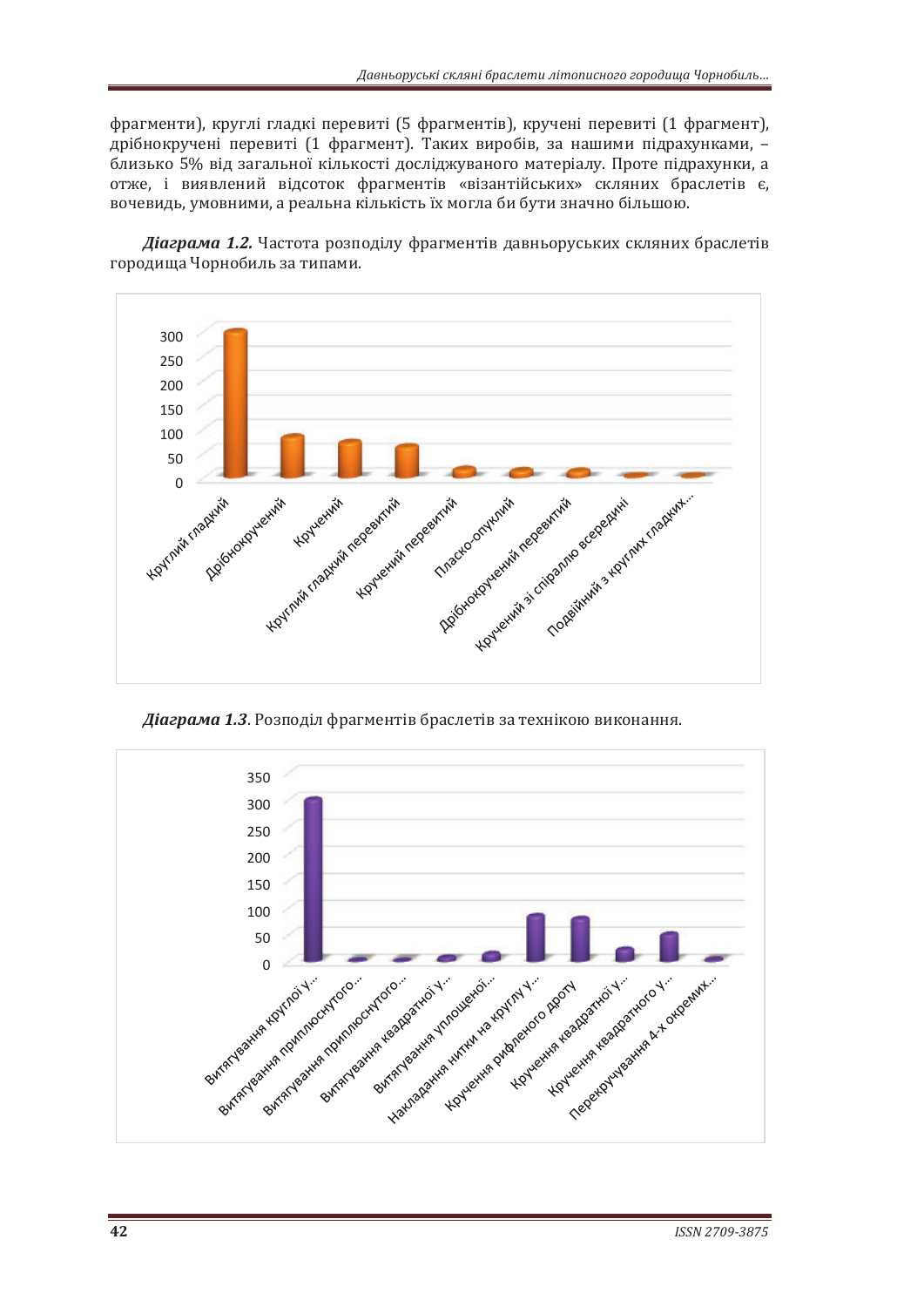

**Діаграма 1.4.** Співвідношення ступеня насиченості кольору до типів давньоруських скляних браслетів.

Діаграма 1.5. Співвідношення діаметра до типів давньоруських скляних браслетів.

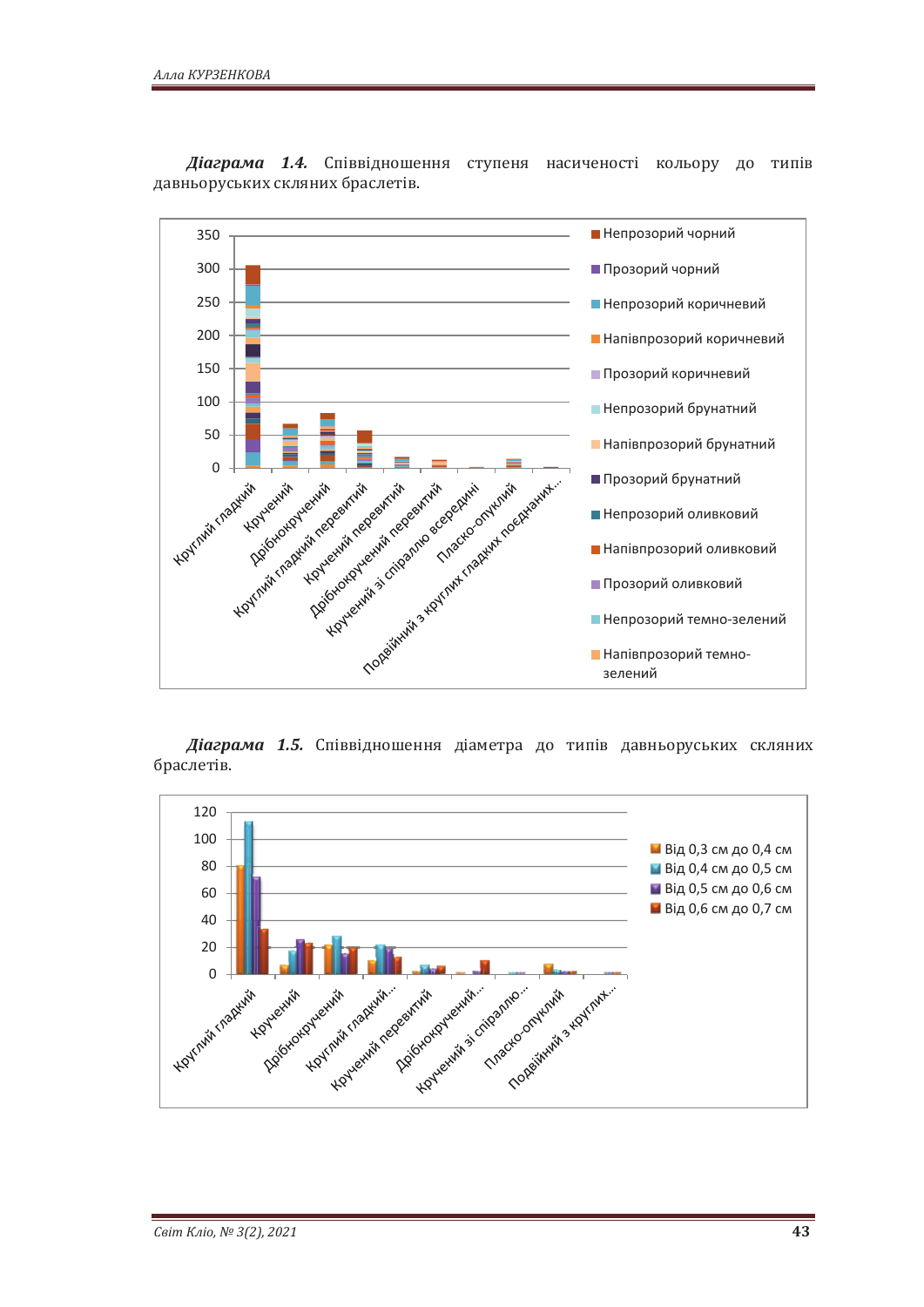

Діаграма 1.6. Частота розподілу типів фрагментів браслетів за місцем скріплення.

**Діаграма 1.7.** Розподіл фрагментів браслетів за станом збереження.



Унаслідок дослідження було з'ясовано, що найчисленнішим типом скляних браслетів є круглі гладкі (виявлено 299 фрагментів - 52% досліджуваної колекції) [Див.: діагр. 1.2]. Цей тип браслетів найпростіший за технологією та методом виготовлення: їх створювали шляхом витягування круглої у перетині заготовки.

Відповідно до даних, зафіксованих у діаграмі 1.4, фрагменти скляних круглих гладких браслетів мають найбільший діапазон насиченості кольорами з різним рівнем прозорості. На основі цих даних шляхом математико-статистичного аналізу визначаємо розмах варіацій за формулою:

#### $R = xmax - xmin$ .

де: R - розмах варіацій кольорів і прозорості фрагментів скляних браслетів I типу; хтах – максимальний показник; xmin- мінімальний показник [7, с. 164-168].

Наразі має місце такий розрахунок:  $R = 30 - 1 = 29$ . Розмах варіацій ознак, що вивчаються, складає 29 комбінацій розмаїтого рівня прозорості кольорового забарвлення скляних браслетів I типу з різним кількісним показником. Серед них найчисленніші: 29 фрагментів непрозорого коричневого скла; 29 - непрозорого чорного кольору; 28 - напівпрозорого зеленого забарвлення; 23 - прозорого бірюзового скла; по 20 – напівпрозорого фіолетового та непрозорого фіолетового кольорів (докладніше в діаграмі 1.4).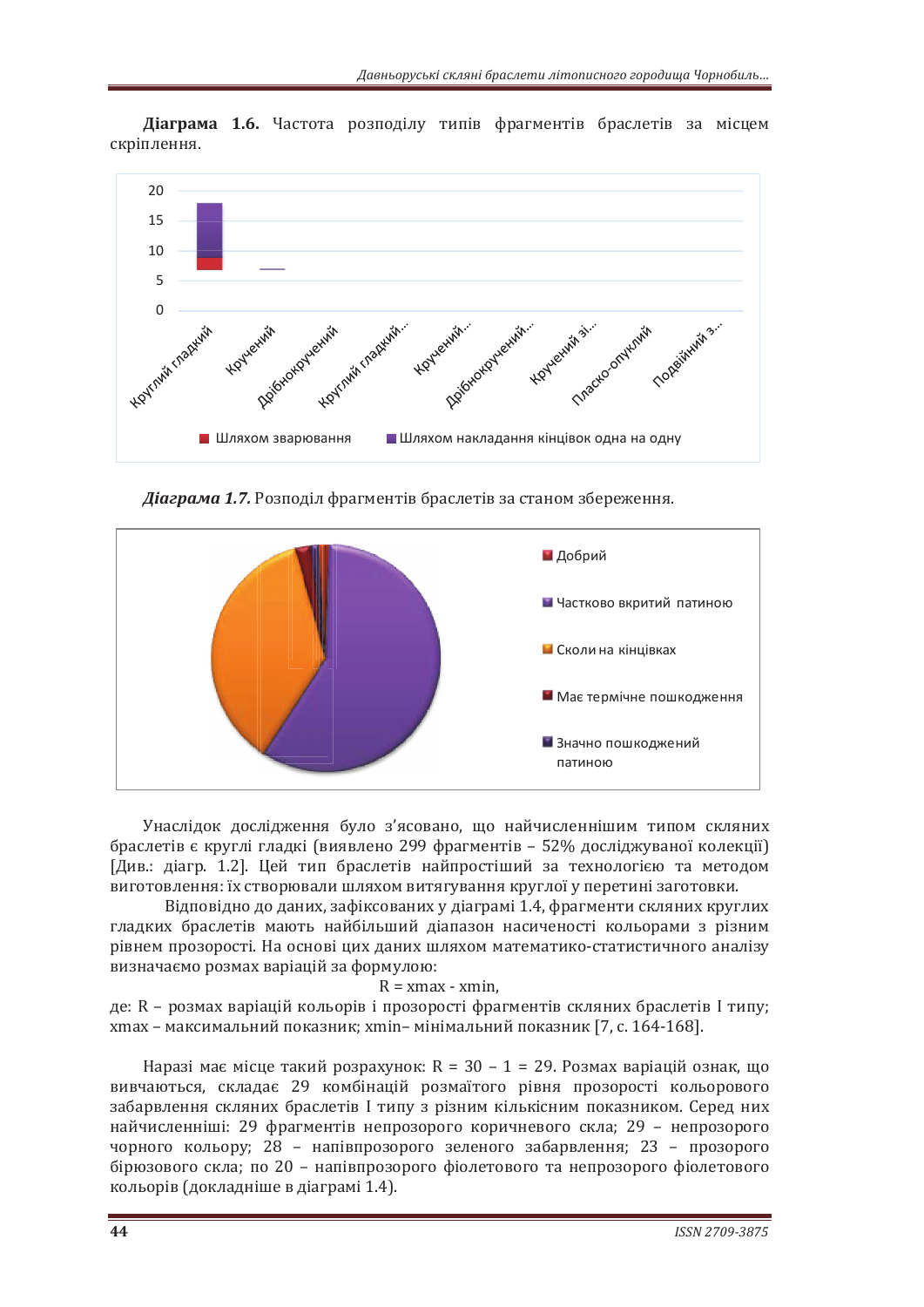Під час дослідження спостережено, що 18 фрагментів круглих гладких браслетів (це 46% колекції) мають місця скріплення, зокрема 9 - шляхом накладання кінцівок одна на одну та 9 – зварюванням [Див.: діагр. 1.6]. Цікаві результати дало вивчення діаметра перетину браслетів, який варіюється в межах  $0.3 - 0.7$  CM.

У найбільшій кількості репрезентовані круглі гладкі браслети діаметром 0,4-0,5 см (113 фрагментів – 59% колекції) [Див.: діагр. 1.5]. Перший тип браслетів має задовільний стан збереження, більшість фрагментів колекції частково вкрита патиною, має сколи на кінцівках або ж термічне пошкодження [Див.: діагр. 1.7].

Другий за чисельністю тип браслетів – дрібнокручені (83 фрагменти – 14,5%), що виконані або крученням рифленого дроту, або ж витягуванням квадратної у перетині заготовки [Див.: діагр. 1.3]. Відповідно до даних, зафіксованих у діаграмі 1.4, фрагменти скляних дрібнокручених браслетів мають теж значний діапазон насиченості кольорами з різним рівнем прозорості. На основі цих даних визначаємо розмах варіацій.

Має місце такий розрахунок: R = 11 - 1 = 10. Розмах варіацій ознак, що вивчаються, складає 10 комбінацій кольорів з різним рівнем прозорості скляних браслетів II типу, що в 1,8 раза менше, ніж у скляних круглих гладких браслетів. Найчисленнішими серед браслетів II типу цієї колекції є: 11 фрагментів непрозорого коричневого кольору; 9 - непрозорого чорного і 9 - прозорого бірюзового забарвлення; 6 – прозорого фіолетового кольору [Див.: діагр. 1.4].

Серед цього типу браслетів наявні 6 фрагментів із місцями скріплення (15% колекції): 2 - шляхом накладання кінцівок одна на одну та 4 - зварюванням [Див.: діагр. 1.6]. Більшість дрібнокручених браслетів мають діаметр 0,3-0,5 см (49 фрагментів – 15%), лише 15 фрагментів (10%) мають діаметр перетину 0,5-0,6 см [Див.: діагр. 1.5]. Більшість браслетів цього типу мають задовільний стан збереження, а 4 фрагменти збереглися добре [Див.: діагр. 1.7].

Третій тип браслетів – кручені (72 фрагменти – 13,5% колекції) [Див.: діагр. 1.3] Більшість із них виготовлені технікою кручення квадратного у перетині дроту: рубчастий джгут можна було закрутити й отримати кручений браслет залежно від числа ребер на заготовці [12, с. 112]. Обчислення даних, зафіксованих у діаграмі 1.3, дає нам для третього типу скляних браслетів 9 комбінацій кольорів із різним рівнем прозорості скла.

Найчисленнішими серед фрагментів браслетів третього типу з чорнобильської колекції є: 10 фрагментів непрозорого коричневого кольору; 7 – напівпрозорого фіолетового і 7 – напівпрозорого зеленого забарвлення [Докладніше див.: діагр. 1.4.] Цей тип браслетів репрезентований 7-ма фрагментами з місцями скріплення (18% колекції): 5 - кріплені шляхом накладання кінцівок одна на одну та 2 зварюванням [Див.: діагр. 1.6]. Більшість кручених браслетів мають діаметр від 0,5-0,7 см (48 фрагментів – 19%), лише 6 фрагментів (5%) мають діаметр перетину 0,3-0,4 см [Див.: діагр. 1.5]. Браслети мають задовільний стан збереження [Див.: діагр. 1.6].

Четвертий тип (63 фрагменти – 11,5%) складають фрагменти круглих гладких перевитих браслетів, виконаних шляхом накладання нитки на круглу в перетині заготовку [Див.: діагр. 1.2]. Для декорування на джгут браслета накладали непрозору скляну смужку жовтого кольору, яку додатково огортали навколо обруча [10, с. 171]. Розмах варіацій насиченості кольору та прозорості скла складає 18 комбінацій. До найчисленніших зразків браслетів четвертого типу цієї колекції належать: 19 фрагментів – непрозорого чорного кольору; 4 – непрозорого жовтого кольору; 3 - непрозорого брунатного, 3 - непрозорого темно-зеленого забарвлення [Див.: діагр. 1.4]. Отримані дані засвідчують, що браслети цього типу виготовляли з кольорового скла з низьким рівнем прозорості. Наявні лише 3 фрагменти круглих гладких перевитих браслетів зі збереженими місцями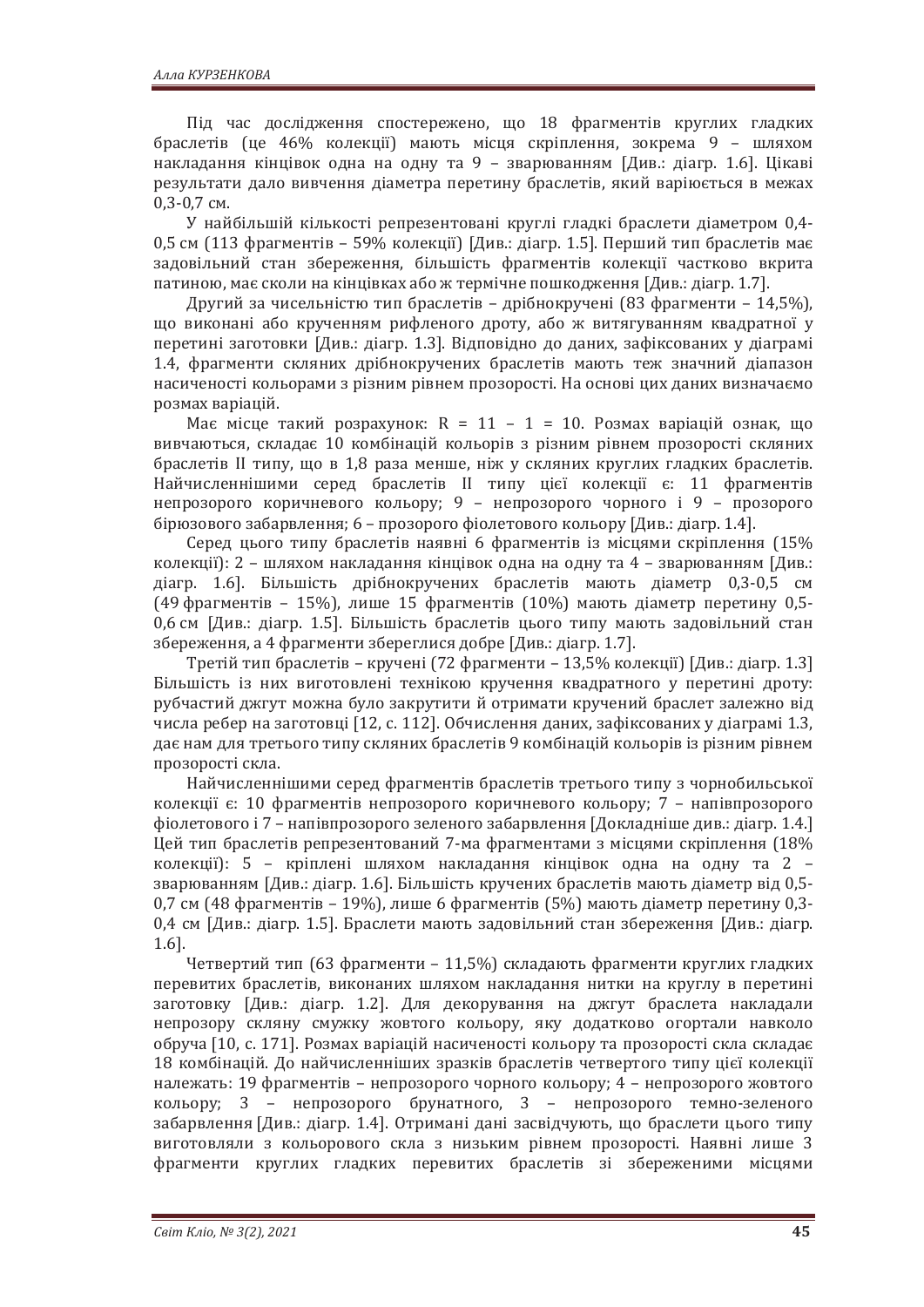скріплення (7%): 2 – шляхом накладання кінцівок одна на одну та 1 – зварюванням [Див.: діагр. 1.6].

У найбільшій кількості представлені фрагменти діаметром 0.4-0.5 см. шо складає 11% колекції, фрагменти діаметром 0,5-0,6 см складають 12%, а діаметром 0,6-0,7 см - 11% [Див.: діагр. 1.5]. Браслети мають задовільний стан збереження [Див.: діагр. 1.7].

П'ятий тип (17 фрагментів – 3% колекції) – це кручені перевиті браслети, виготовлені накладанням нитки на круглу в перетині заготовку. Відповідно до обчислення даних, зафіксованих у діаграмі 1.4, розмах варіацій ознак браслетів п'ятого типу складає 5 комбінацій кольорів з різним рівнем прозорості скла.

Найчисленнішими серед фрагментів браслетів цього типу є вироби з непрозорого коричневого і чорного кольорів, напівпрозорого зеленого забарвлення [Див.: діагр. 1.4]. Наявні лише 2 фрагменти (5%) кручених перевитих браслетів зі слідами місця скріплення шляхом накладання кінцівок одна на одну [Див.: діагр. 1.6].

У найбільшій кількості представлені браслети п'ятого типу діаметром 0,4-0,5 см, що складає 6 фрагментів (4% колекції). Найменше фрагментів браслетів мають діаметр 0,3-0,4 см (1%) [Див.: діагр. 1.5]. Фрагменти браслетів цього типу збережені задовільно. Більшість фрагментів колекції частково вкрито патиною, мають сколи на кінцівках або ж термічне пошкодження [Див.: діагр. 1.7].

Шостий тип (14 фрагментів - 2,5% колекції) - пласко-опуклі браслети. Їх виготовляли на плоскій поверхні: скляний джгут, викладений на горизонтальну поверхню, отримував природну каплеподібну форму в перетині. Згідно з даними діаграми 1.3 фрагменти скляних пласко-опуклих браслетів мають 5 комбінацій насиченості кольорами з різним рівнем прозорості. Найчисленніші серед фрагментів браслетів шостого типу - це уламки прозорого фіолетового та бірюзового кольорів [Докладніше див.: діагр. 1.4]. Маємо 3 фрагменти (6%) браслетів цього типу, що позначають місце скріплення: усі три демонструють використання техніки накладання кінців браслету один на один [Див.: діагр. 1.6].

У найбільшій кількості представлені фрагменти діаметром 0,3-0,4 см, що складає 5% колекції, фрагменти діаметром 0,4-0,5 см складають 1,5%, а діаметром 0,5-0,7 см – 2% [Див.: діагр. 1.5]. Браслети мають задовільний стан збереження [Див.: діагр. 1.7].

Найменше представлені в колекції фрагменти браслетів сьомого (дрібнокручені перевиті – 2%), восьмого (кручені зі спіраллю всередині – 0,5 %) та дев'ятого (подвійні з круглих гладких поєднаних джгутів - 0,5%) типів. Дані діаграми 1.5 демонструють, що фрагменти цих типів скляних браслетів мають вузький діапазон насиченості кольорами з різним рівнем прозорості. Дослідження засвідчило, що розмах варіацій ознак фрагментів браслетів сьомого-девятого типів складає 6, 1 та 2 комбінації відповідно. Як правило, це прозорі бірюзові, жовті, темно-зелені кольори. У цих фрагментах браслетів не виявлено місця скріплення. Цікаві результати дало вивчення діаметра перетину аналізованих браслетів, що варіюється в межах 0,5-0,7 см [Див.: діагр. 1.5]. Зазначені типи браслетів мають задовільний рівень збереження, більшість фрагментів колекції частково вкрито патиною, мають сколи на кінцівках або ж термічне пошкодження [Див.: діагр. 1.7].

Висновки. Отже, застосування математико-статистичного методу контентаналізу для обрахунку об'єктивних показників фрагментів давньоруських браслетів із колекції літописного городища Чорнобиль дало змогу запровадити в науковий обіг розширені дані щодо кількісно-якісних характеристик цього виду речових археологічних джерел.

Унаслідок дослідження виокремлено 9 типів давньоруських скляних браслетів із літописного городища Чорнобиль. Зіставлення вибірки чорнобильських скляних браслетів з аналогічним матеріалом Городського городища давньоруського часу продемонструвало кількісне переважання в обох комплексах круглих гладких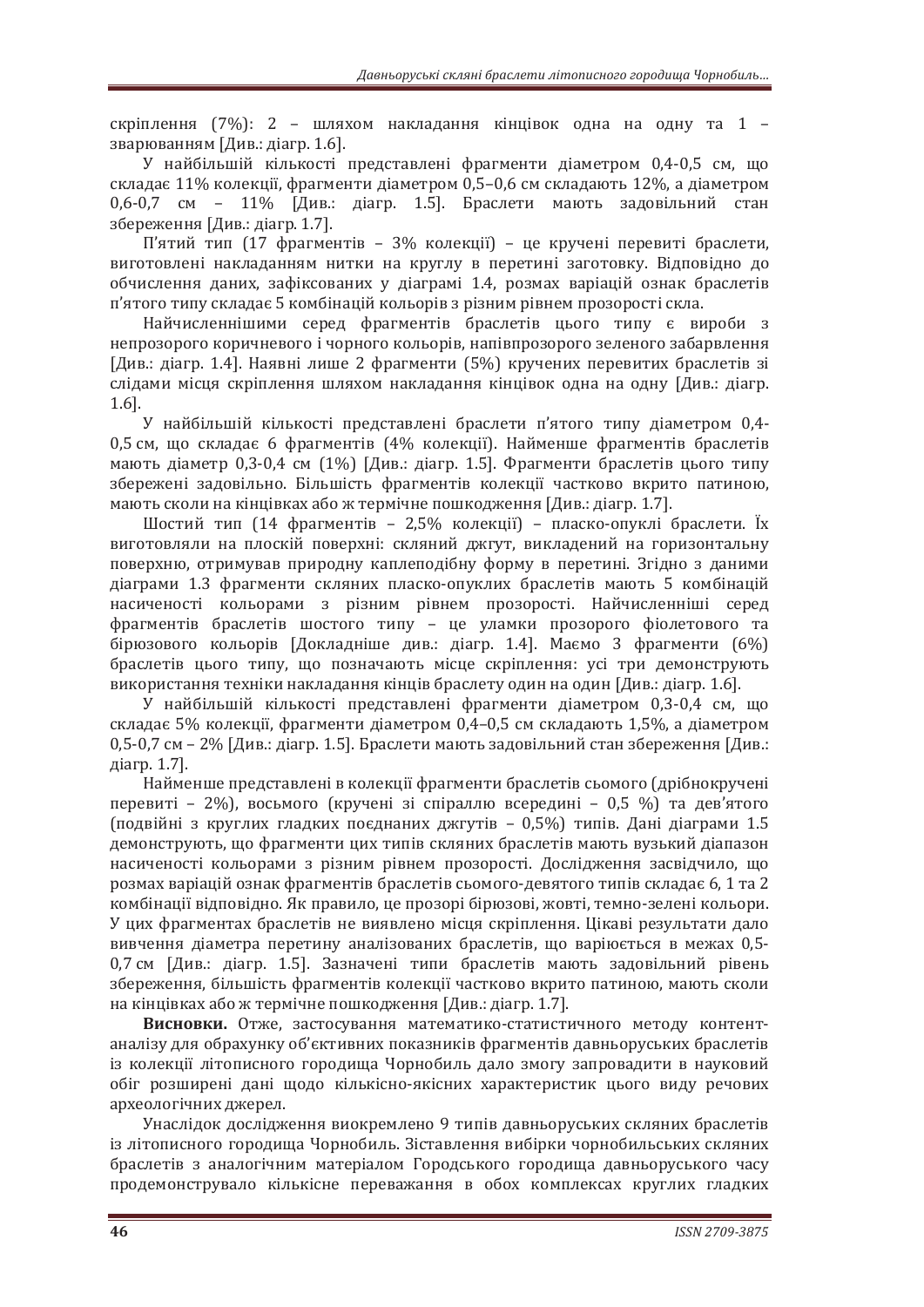браслетів. Кольорова гама чорнобильської колекції фрагментів скляних браслетів, що корелюється з групами, виділеними Ю. Щаповою, склала 11 основних кольорів. Фрагменти круглих гладких, кручених і дрібнокручених браслетів із городища Чорнобиль явили найширший розподіл ступеня насиченості кольорів.

Дослідження засвідчило наявність багатовимірних ознак скляних браслетів із чорнобильського городища. Це зумовлює перспективність застосування методу контент-аналізу для вивчення подібних колекцій з інших давньоруських пам'яток, що вможливить виявити більше загальних тенденцій та закономірностей у поширенні скляних браслетів на території України в давньоруський час.

#### СПИСОК ВИКОРИСТАНИХ ДЖЕРЕЛ ТА ЛІТЕРАТУРИ

1. Журухіна О. Ю. Давньоруське скло на київському Подолі. Пам'ятки України: історія та культура. Київ, 2015. № 5-6 (213-214). С. 50-55.

2. Журухіна О. Ю. Вироби зі скла з розкопок давнього Чорнобиля. Археологія і давня історія України (Дослідження Київського Полісся). Київ, 2016, № 3 (20). С. 147-151.

3. Зоценко В. & Гончаров О. Скляні вироби. Церква Богородиці Десятинна в Києві. До 1000-ліття освячення. Київ, 1996. С. 95-100.

4 Капустін К. М. & Журухіна О. Ю. Скляні вироби Городська (за матеріалами досліджень 1940–1950). Археологія і давня історія України: Зб. наук. пр. К.: ІА НАН України, 2016. Вип. 1  $(18)$ . C.  $104-109$ .

5. Манько В. О., Залізняк Л. Л., Смірнов А. П. &Сапожников І. В. 2003. Звіт про археологічні розвідки на території Чорнобильської зони у 2003 р. Науковий архів Інституту археології НАН України (далі - НА ІА НАН України).

6. Манько В. О., Переверзєв С. В., Шидловський П. С., Хоптинець І. М., Милашевський О. С., Сергєєва М. С., Зоценко І. В. & Колибенко В. О. Звіт про археологічні розвідки на території Чорнобильської зони у 2008 р. Київ: НА ІА НАН України. ДНЦЗКСТК, 2008. 58 с.

7. Миронов Б. Н. & Степанов З. В. Историк и математика. Москва: Наука, 1976. 184 с.

8. Переверзєв С. В. Дослідження літописного Чорнобиля. Археологія і давня історія України, 3(20). Дослідження Київського Полісся. Київ: Національний Києво-Печерський історико-культурний заповідник, 2016. С. 85-92.

9. Полное собрание русских летописей изданное по высочайшему повелению Императорскою археографическою комиссиею. Т. 2. Ипатьевская летопись. Изд. 2-е. Санкт-Петербург: Тип-я М. А. Александрова, 1908. 573 с.

10. Полубояринова М. Д. Стеклянные браслеты древнего Новгорода. МИА СССР. 1963. Nº 117. C. 164-181.

11. Толкачов Ю.І. & Журухіна О.Ю. Скляні вироби з розкопу XII на території Меджибізької фортеці у 2015 році. Археологія і давня історія України, 2018. 4 (29), С. 226-229.

12. Щапова Ю. Л. Стекло Киевской Руси. Москва: МГУ, 1972. 216 с.

13. Щапова Ю. Л. Византийское стекло. Очерки истории. Изд. 3-е. Москва: ЛКИ, 2008. 288 с.

#### **REFERENCES**

1. Kapustin, K. M. & Zhurukhina, O. Yu. (2016). *Skliani vyroby Horodska (za materialamy doslidzhen 1940-1950-kh rr.*) [Gorodsk glassware (according to research materials of 1940-1950s)]. Arkheolohiia i davnia istoriia Ukrainy: Zb. nauk. pr. K.: IA NAN Ukrainy, 2016, 1 (18). 104-109. [in Ukrainian].

2 Manko, V. O., Pereverziev, S. V., Shydlovskyi, P. S., Khoptynets, I. M., Mylashevskyi, O. S., Sierhieieva, M. S., Zotsenko, I. V., & Kolybenko, V. O., (2008). *Zvit pro arkheolohichni rozvidky na terytorii Chornobylskoi zony u 2008.* Kyiv: NA IA NAN Ukrainy. DNTSZKSTK. [in Ukrainian].

3. Manko, V. O., Zalizniak, L. L., Smirnov, A. P., & Sapozhnykov, I. V. (2003), Zvit pro arkheolohichni rozvidky na terytorii Chornobylskoi zony u 2003. NA IA NAN Ukrainy. [in Ukrainian].

4. Mironov, B. N. & Stepanov, Z. V. (1976). *Istorik i matematika* [Historian and Mathematics]. Moskva: Nauka. [in Russian].

5. Pereverziev, S. V. (2016). *Doslidzhennia litopysnoho Chornobylia* [Research of the chronicle of Chernobyl] Arkheolohiia i davnia istoriia Ukrainy. Doslidzhennia Kyivskoho Polissia. Kyiv: Natsionalnyi Kyievo-Pecherskyi istoryko-kulturnyi zapovidnyk, 2016, 3(20). 85-92. [in Ukrainian].